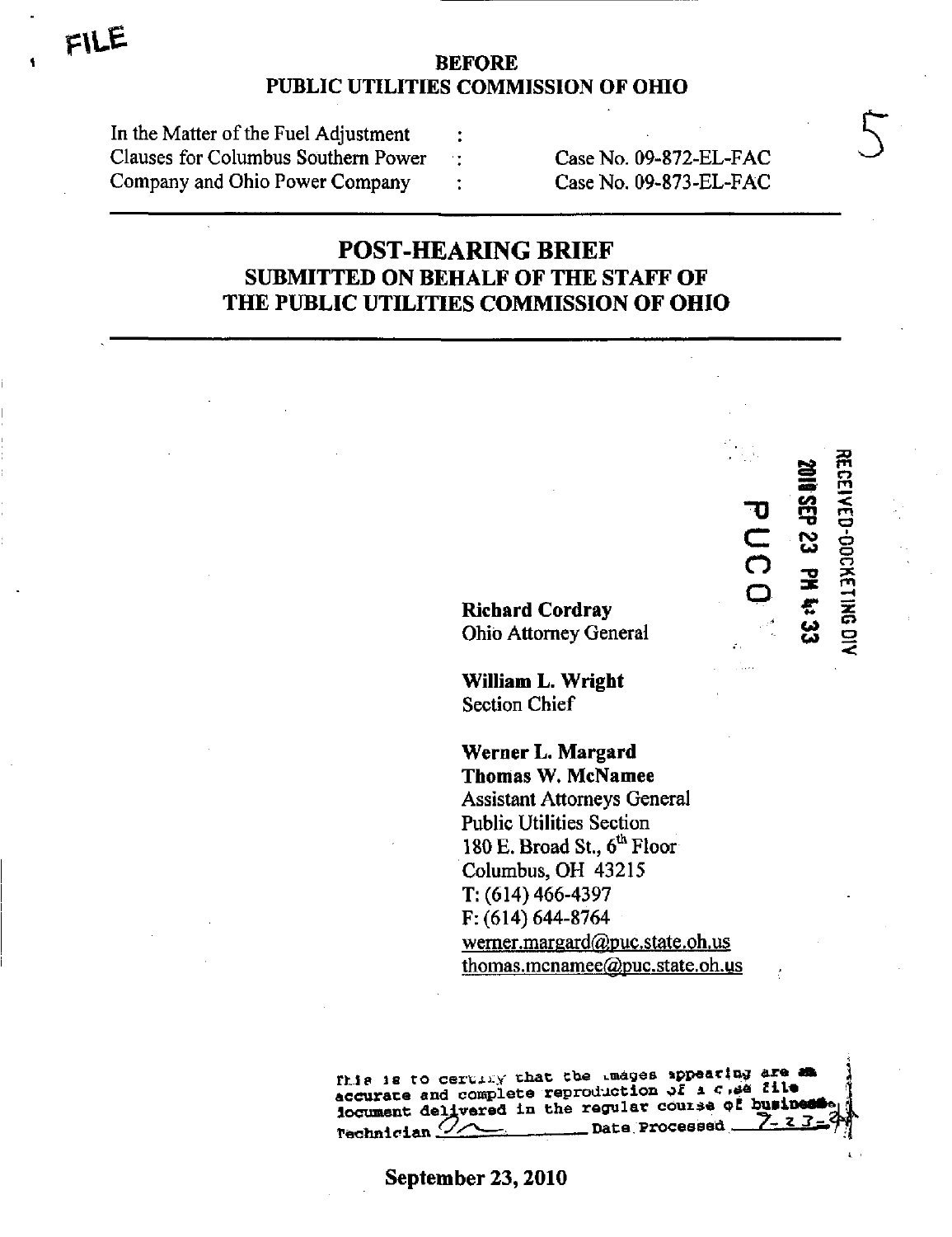### BEFORE PUBLIC UTILITIES COMMISSION OF OHIO

In the Matter of the Fuel Adjustment Clauses for Columbus Southem Power Company and Ohio Power Company

Case No. 09-872-EL-FAC Case No. 09-873-EL-FAC

## POST-HEARING BRIEF SUBMITTED ON BEHALF OF THE STAFF OF THE PUBLIC UTILITIES COMMISSION OF OHIO

 $\ddot{\cdot}$ 

The Public Utilities Commission of Ohio (Commission) approved fuel adjustment clauses for Columbus Southem Power Company and Ohio Power Company (jointly, AEP-Ohio or the Companies) as part of the Companies Electric Security Plan (ESP) cases. The Companies were directed to make quarterly FAC filings. The Commission also approved an annual audit of the accounting of the fuel adjustment clause costs. In the Matter of the Application of Columbus Southern Power Company for Approval of an Electric Security Plan; an Amendment to its Corporate Separation Plan; and the Sale or Transfer of Certain Generating Assets\ and In the Matter of the Application of Ohio Power Company for Approval of its Electric Security Plan; and an Amendment to its Corporate Separation Plan, Case Nos. 08-917-EL-SSO and 08-918-EL-SSO (Opinion and Order) (March 18,2009) (ESP cases).

The initial audit was to cover the January through December 2009 period. The Commission selected Energy Ventures Analysis (EVA) to complete the audit, and its Report of the Management/Performance and Fmancial Audits of the FAC of Columbus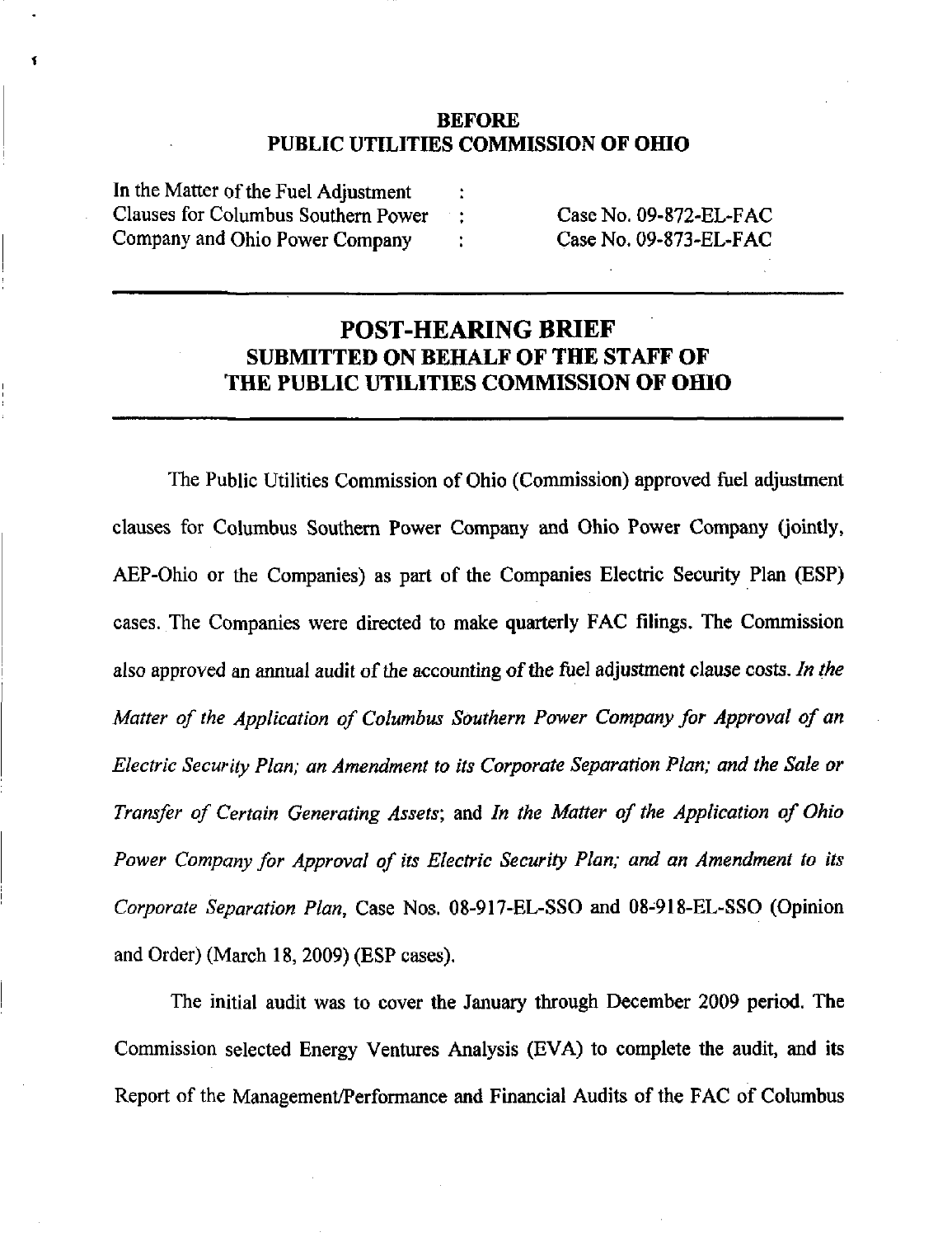Southem Power Company and the Ohio Power Company was timely filed on May 14, 2010. Commission-Ordered Exhibit lA.

An evidentiary hearing was conducted on August 23 and 24, 2010, The Commission staff submits its Initial Brief pursuant to the briefing schedule established by the Attomey Examiner.

As a general matter, staff supports the findings and recommendations contained in the EVA audit report, and recommends that they be adopted by the Commission. None of the parties take issue with any of the findings and recommendations contained in the financial audit. The issues litigated in this case revolve around the recommendations contained in the management performance portion of the audit report. Specifically, staff expects the parties to take widely contrasting positions on the first management audit recommendation:

> EVA believes that the PUCO should review whether any proceeds from the Settlement Agreement should be a credit against OPCO's FAC under-recovery. This buy-out is somewhat unique as it occurred during a period in which fuel cost recovery was not regulated yet the entire value received was for tons that would have been shipped during the ESP period.

Commission-Ordered Exhibit lA at 1-6. EVA did not, however, make a specific recommendation on the type of relief that the Commission should consider.

It is staffs belief that, while the Companies are entitled to recover the costs of fuel, they are only entitled to recover the true cost incurred. That is, any proceeds received offsetting the cost of fuel should be credited against under-recoveries, regardless of the period in which the proceeds are recognized.

2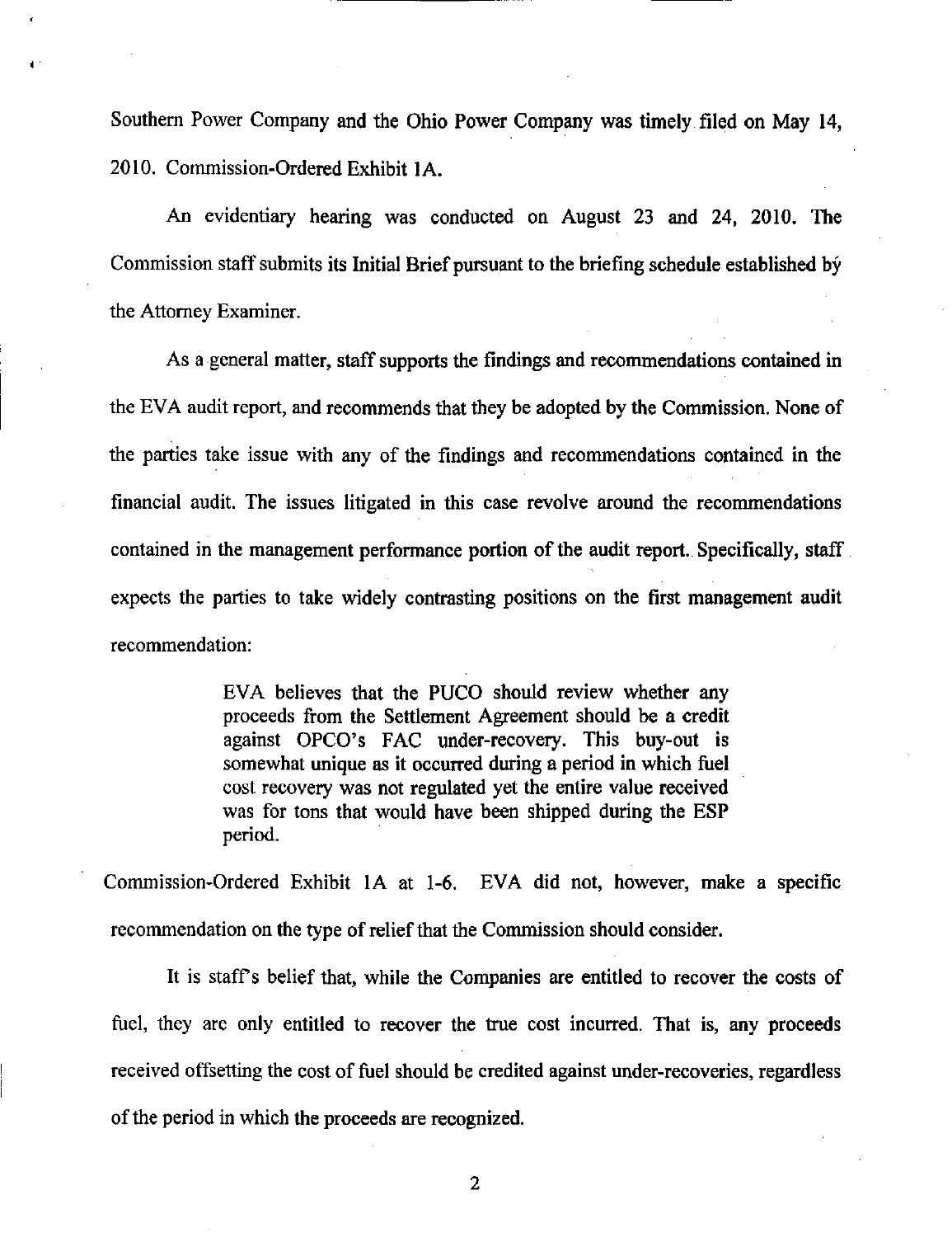But it is clear from the record in this case that the value of such credits cannot be determined at this time. Consequently, staff recommends that the Commission direct that EVA, which will also conduct the audit for the second year of FAC mechanism, evaluate the value of proceeds received by the Companies and not credited either to the FAC or to deferred under-recoveries, and make recommendations in the next audit proceeding as to the value to be credited.

Respectfully submitted,

Richard Cordray Ohio Attomey General

William L. Wright Section Chief

Werner L. Margard Thomas W. McNamee Assistant Attorneys General Public Utilities Section 180 E. Broad St.,  $6^{\text{th}}$  Floor Columbus, OH 43215 T: (614) 466-4395 F: (614) 644-8764 [wemer.margard@puc.state.oh.us](mailto:wemer.margard@puc.state.oh.us)  thomas.mcnamee@puc.state.oh.us